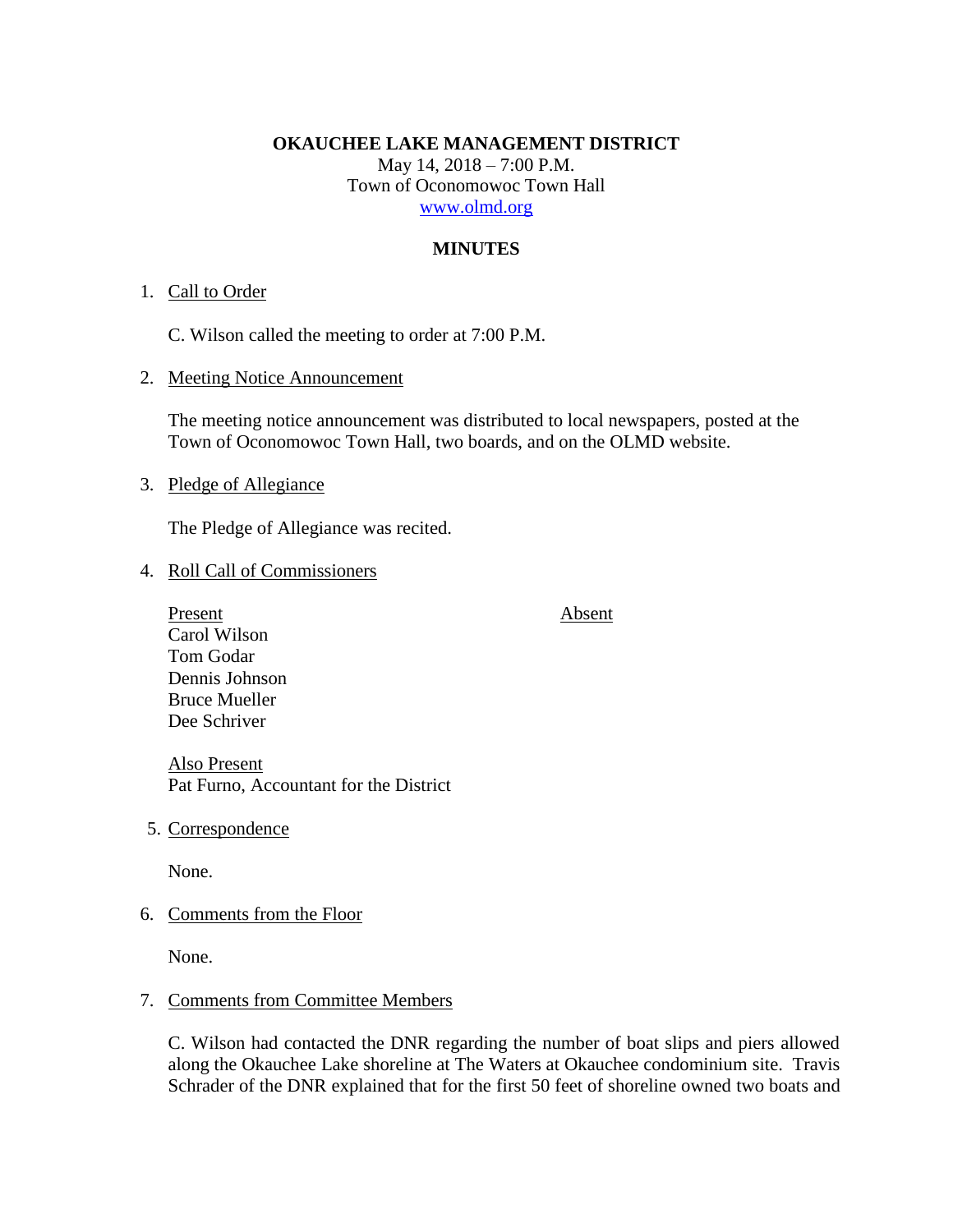Okauchee Lake Management District Meeting May 14, 2018 Page 2 of 5

> two watercraft are allowed. For every 50 feet after that, one boat and one watercraft are allowed.

8. Discuss & Act on Report of the Treasurer

D. Schriver reported the following:

| Total Revenues:     | \$324,233.02 |
|---------------------|--------------|
| Total Expenditures: | \$70,148.91  |
| Total:              | \$254,084.11 |

Clarification was provided regarding the increase in weed spraying operation costs. The permit cost had increased over past years and was \$1,200 this year.

# **T. Godar moved to accept the Report of the Treasurer as presented. B. Mueller seconded the motion. There was no further discussion. All were in favor. Motion carried unanimously.**

9. Approve Checks & Vouchers

An invoice had been received regarding the Muskrat Control Program. Also, payment for the annual insurance renewal was due before the next OLMD meeting.

**B. Mueller moved to approve bills to be paid including the Muskrat Control Program invoice and annual insurance renewal premium. D. Johnson seconded the motion. There was no further discussion. All were in favor. Motion carried.**

10. Approve Minutes of the Previous Meeting

**B. Mueller moved to approve the April 9, 2018 meeting minutes as presented. C. Wilson seconded the motion. There was no further discussion. All were in favor. Motion carried.**

### 11. Discuss & Act on Draft 2017 Annual Meeting Minutes

**T. Godar moved to recommend approval of the draft 2017 Annual Meeting minutes as presented. D. Schriver seconded the motion. There was no further discussion. All were in favor. Motion carried.**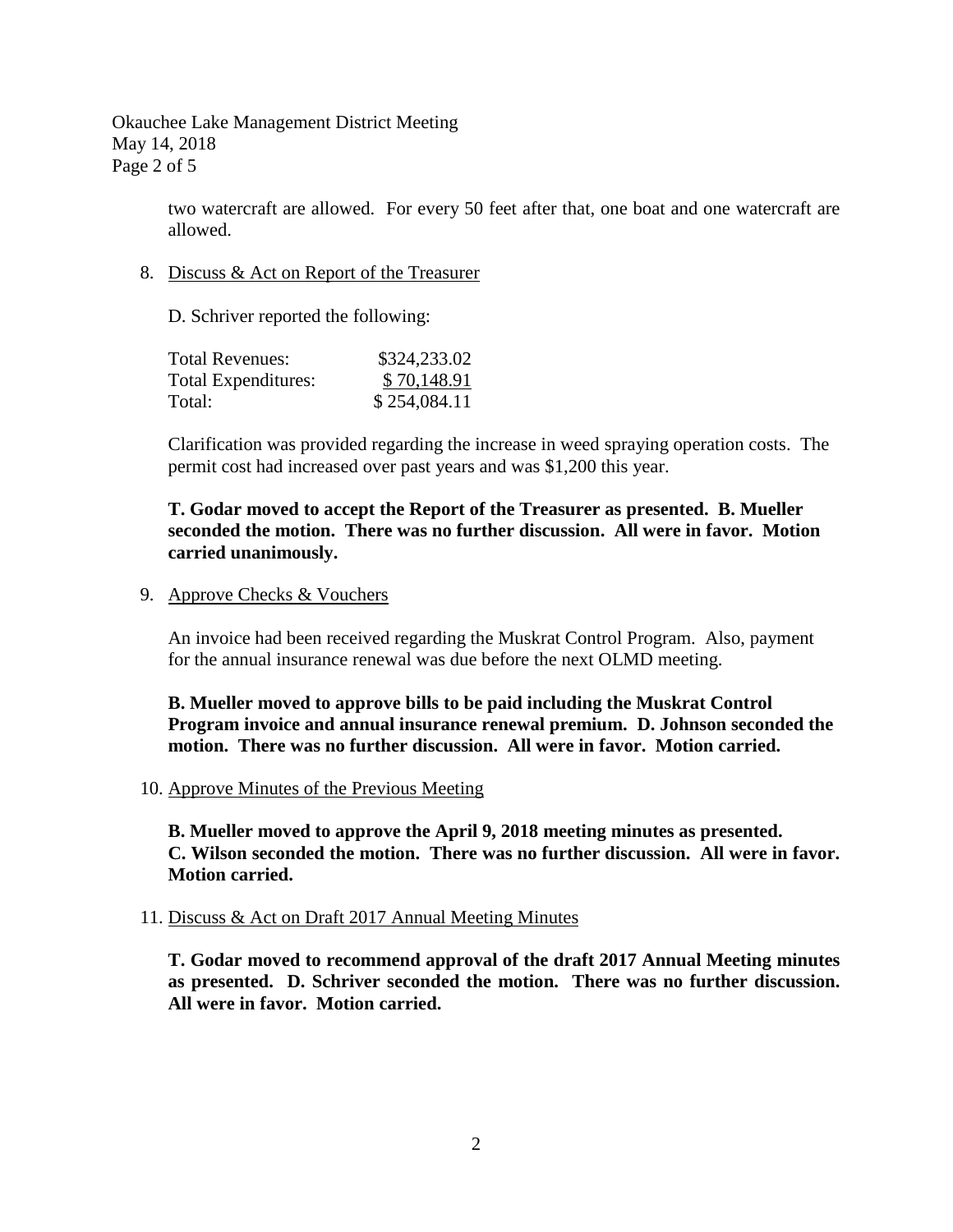Okauchee Lake Management District Meeting May 14, 2018 Page 3 of 5

## 12. Aquatic Plant Management Report

D. Johnson explained nine people had been hired for the weed harvesting crew this year with training scheduled during the last two weeks of May. All equipment was in the water with cutting anticipated the first full week in June, weather permitting. D. Johnson had recently attended a meeting with DNR staff and OLMD consultants regarding chemical weed spraying programs in general and about Okauchee Lake in particular. Recent studies had indicated that it was better to redefine the spraying season to span from the beginning of May to July12 in the year instead of the customary May to October season. In addition, certain permits were being denied due to use of a brand of chemical spray causing endangerment to a specific minnow species. Discussion ensued regarding chemical treatment options and whether additional discussions were needed with DNR staff and other officials. Other lake district representatives were also interested in working with the DNR regarding chemical treatments and maintaining a typical spraying season. Many districts faced similar issues with the DNR with regard to chemical weed application.

**David and Jen Ernst, N53W34297 Road Q,** had recently purchased a house on the pond near Tierney Bay. J. Ernst questioned whether chemical weed spraying took place on that pond because it was full of weeds. D. Johnson explained the history of removal of pond weeds in that location, noting an oscillating water surface aquifier was used on the pond last year and would be placed soon. The weeds in the pond would not ever be eliminated but could be managed.

**T. Godar moved to authorize D. Johnson to work with consultants to take a position on aquatic plant management to the Department of Natural Resources and to explore interest from other lake districts to join with the OLMD Board in working with the DNR to examine alternatives to current DNR regulations on chemical weed spraying and the duration of spraying on an annual basis. D. Schriver seconded the motion. There was no further discussion. All were in favor. Motion carried.**

a. Update on Muskrat Control Process

Arnold Groehler, Animal Damage Control Trapper and agent, provided an update on the Muskrat Control Program, noting the program was nearing completion for the spring. He had trapped approximately 319 muskrats with a few traps remaining on some shorelines. Several challenges to the program were noted. There were many piers and boat lifts on the lake placed close together which made access challenging. Boat houses with doors to the water line provided an ideal situation for the muskrats but made trapping difficult. Deteriorating piers and shoreline also provided ideal habitat for muskrat litters, especially if they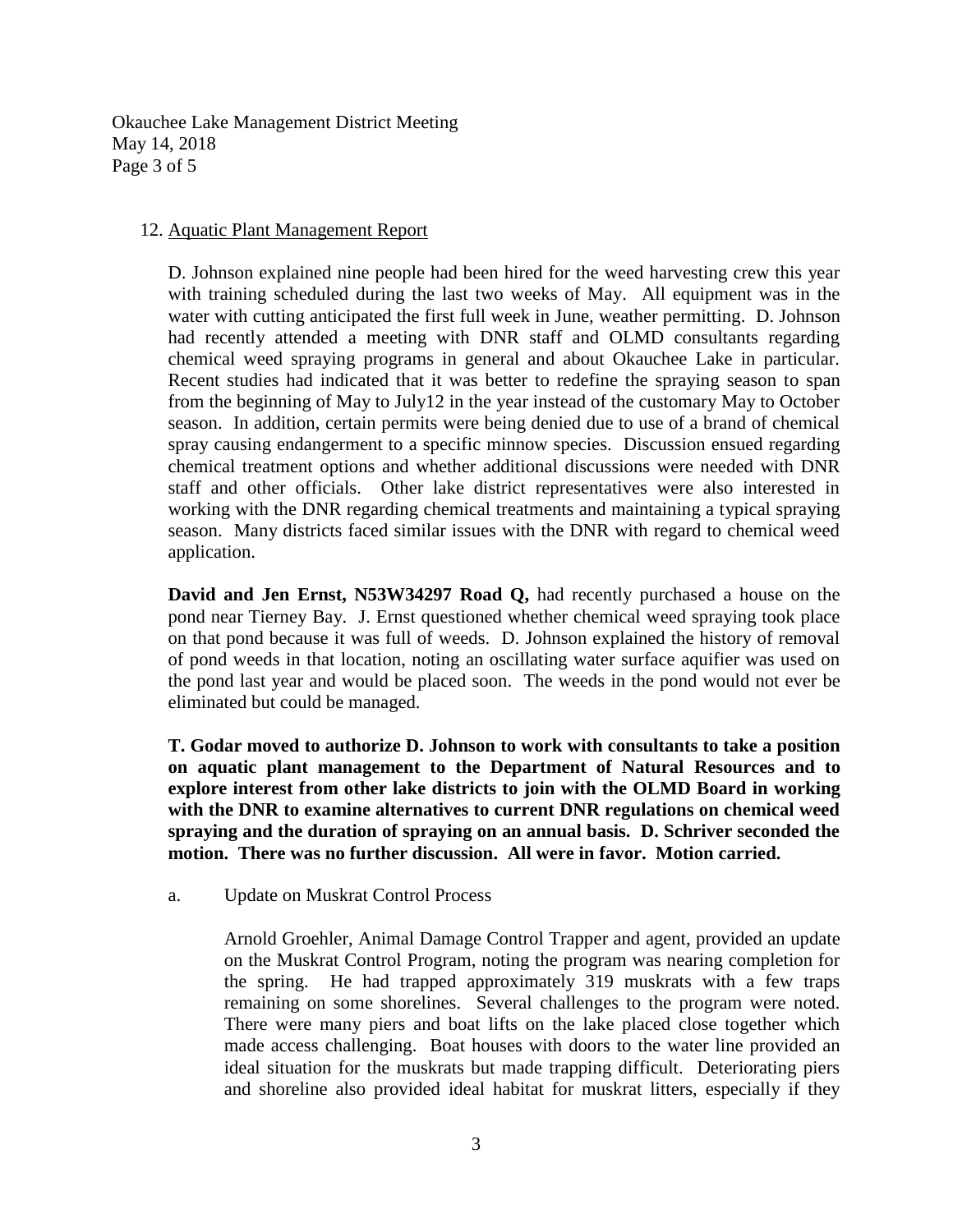Okauchee Lake Management District Meeting May 14, 2018 Page 4 of 5

> were located in quiet small bays on the lake. Overall, residents were appreciative and happy to have the help or be helpful. Recommendations for the future included filling in the burrows and to potentially add some riprap to properties that would discourage future muskrat burrows from being formed on residential properties. A second trapping phase could take place in November just before the ice formed on lakes and at the time when most piers and lifts were removed from the lake as it quieted for winter. He anticipated the fall muskrat removal would likely take approximately a week to ten days due to targeted efforts in specific areas of the lake. Next year the program should become more systematic since many of the muskrats would have been removed. A. Groehler suggested the dam should be inspected by the municipal authority due to the number of muskrat burrows near the dam. He had noticed a trail from Oconomowoc Lake coming up the river along the westerly side of the dam where they could immediately get into the lake. This was a similar situation on the north end of the lake as well.

> D. Johnson questioned the number of litters each muskrat had on annual basis. A. Groehler noted each muskrat typically had three litters a year with approximately six to ten in a litter. Musky were the best predator for muskrats. All lakes in the area were experiencing similar growth and damage with muskrats. Other animal populations, such as raccoons and woodchucks, were also quite abundant around area lakes. B. Mueller would speak to the Town of Oconomowoc regarding the condition of the dam relative to muskrat activity.

## 13. Discuss & Act on Clean Boats, Clean Waters Grant Program

T. Godar provided an update on the Clean Boats, Clean Waters grant program, noting that despite several rounds of advertising at local events and on the Okauchee Area Business Association website, on the OLMD website and in the spring OLMD newsletter, only one person had come forward as a volunteer at this time. Approximately 10-20 people were needed for approximately two hours on a Saturday over the three month summer boating season to support the grant efforts. Training was free and provided at many area locations. Discussion ensued regarding payment to police officers to staff the boat launch sites for a short period of time to move the program forward this year. Additional information on this program would be available at the next meeting.

### 14. Discuss & Act on OLMD Employee Handbook & Safety Manual

D. Johnson explained discussions had taken place with staff regarding the OLMD Employee Handbook & Safety Manual since the last meeting. Issues and concerns noted in the handbook and manual were discussed with Board members at this time. Discussion took place regarding bonuses, safety and training, as well as current payment practices for the lunch hour. A paid lunch hour was desired.